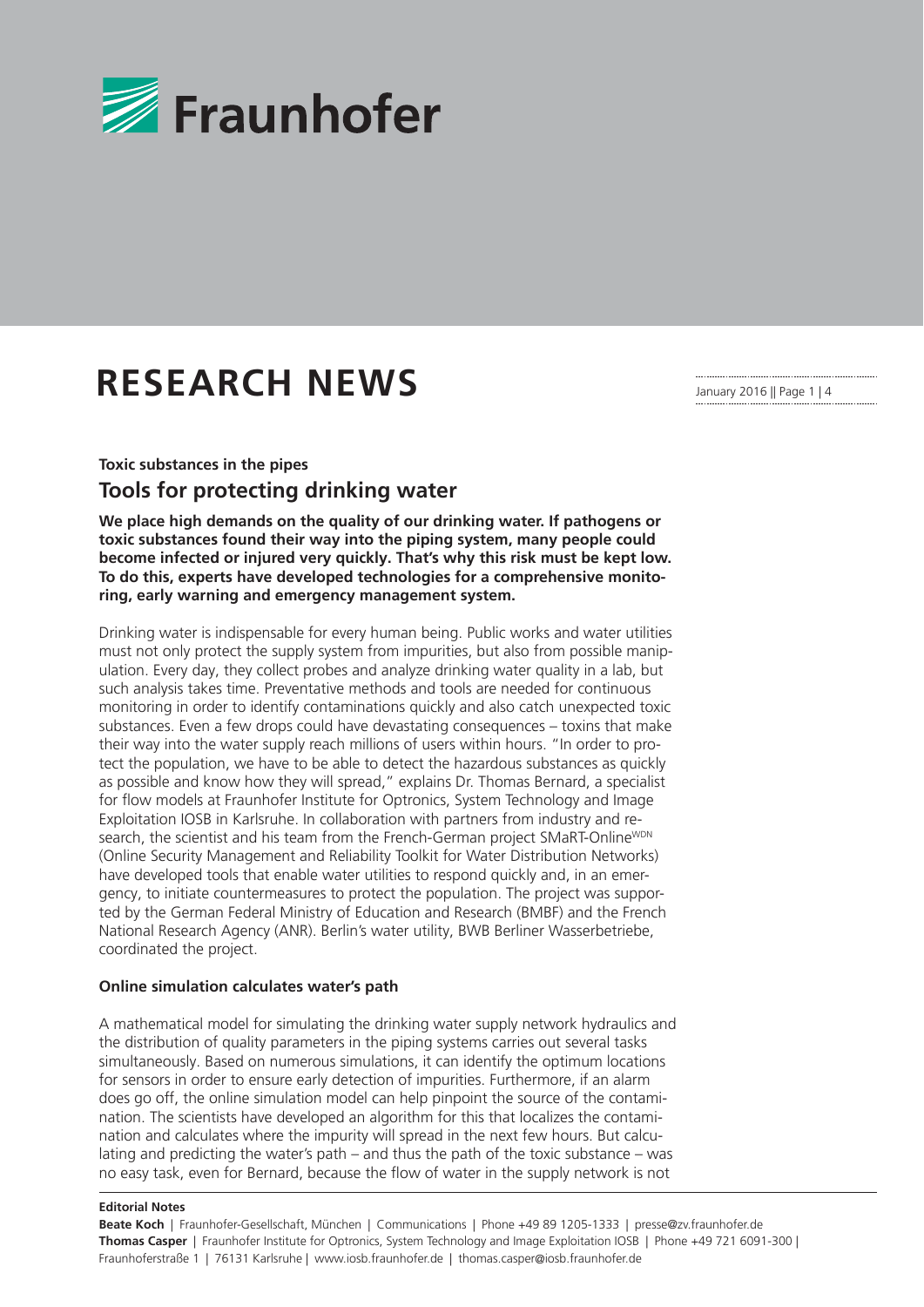

identical everywhere. "It changes depending on the pressure in the pipes, their diameter and geometry, and the number of users. And turbulence and chaotic flows occur in places where the pipe system branches."

Tests at the Water Technology Center TZW in Dresden, where a complex pipe network has been built out of Plexiglas, have helped Bernard and his French partners establish an intelligent detection module. At the center in Dresden, sensors register the water's movement. Using the measurement values, the physicist was able to optimize his computer simulations. The aim is to calculate the flow of the water in the supply networks of entire cities – in real time. "Such simulations could assist utility companies in making the right decisions in emergencies, but only when they are precise and fast enough," says the group leader.

#### **Alarm only in emergencies**

Intelligent software takes current measurement values into account, such as opacity, temperature, pressure, chlorine and oxygen content, pH value and the amount of bacterial contamination of the water. But when critical values are reached, the system doesn't immediately sound the alarm – instead, it first looks for possible causes. Has a different water source just been tapped? Was a pump opened or closed? "More than 90 percent of all anomalies are caused by changes to operating conditions and are no cause for alarm," explains Bernard.

The new system has already been implemented in Strasburg and monitors the network's water quality in real time. Hydraulic and water quality sensors in the pipe network deliver information for the database; the collected data is then sent to a process control system. In case of emergency, countermeasures can be initiated, such as flushing contaminated water or blocking off parts of the supply network.

#### **Control through monitoring platform**

Future models will be able to do even more: In the German-French ResiWater project (see box), IOSB scientists are working on better IT security for drinking water systems and on an improved module for generating alarms. Along with Strasburg, Paris's drinking water system will be monitored in the future. Furthermore, the project partners are focusing on a monitoring platform that takes the myriad of sensor data and clearly represents, visualizes, and stores it. It will also automatically generate reports so that, for instance, fluctuations in water quality can be regularly summarized.

The ResiWater project partners are also driving sensor development. For example, the Fraunhofer Institute for Interfacial Engineering and Biotechnology IGB in Stuttgart is contributing its know-how. For many years, they have been working on AquaBioTox, a biosensor made from living cells that fluoresce. When bacteria come in contact with

**PRESS RELEASE**  January 2016 || Page 2 | 4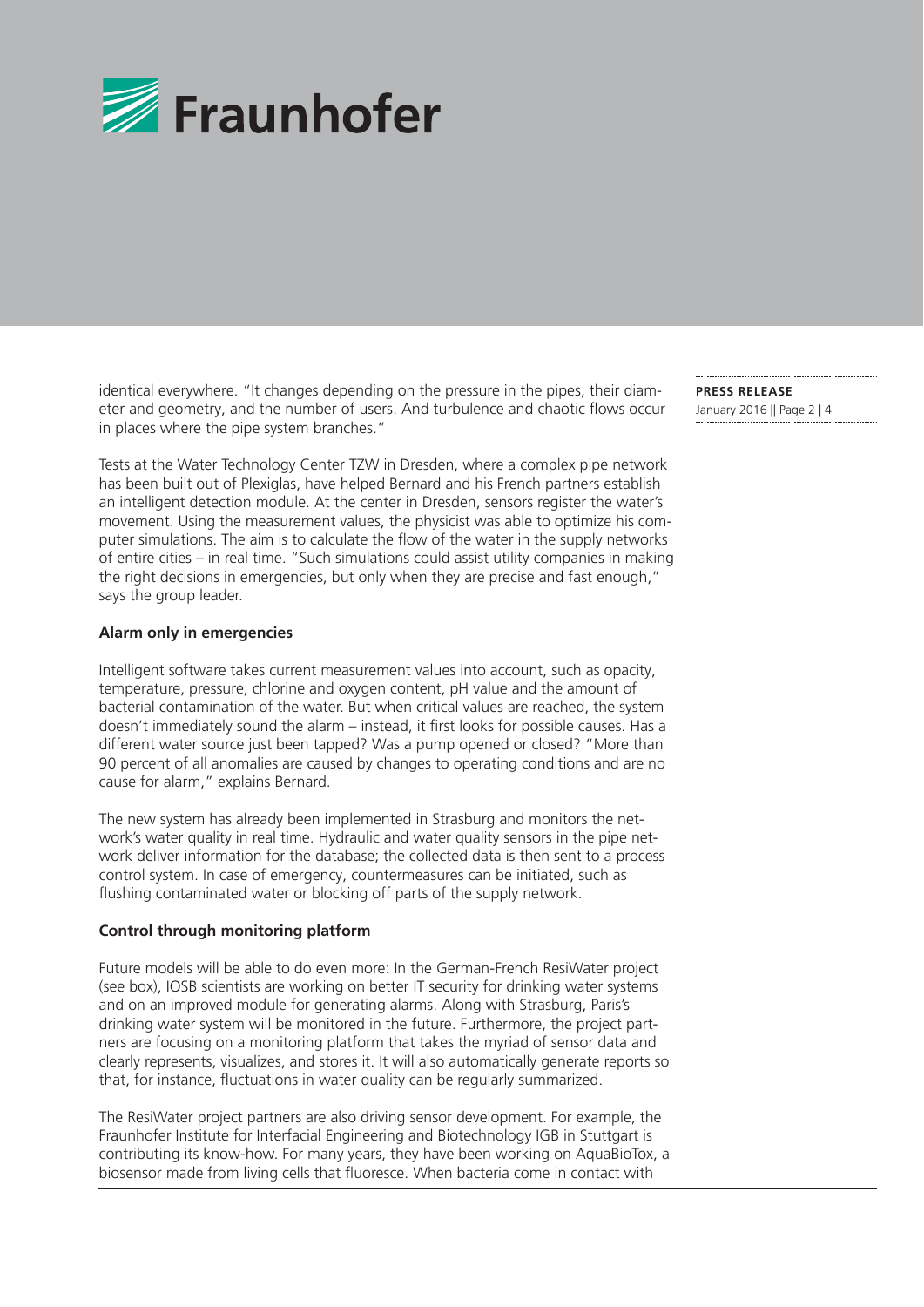

toxic substances, the intensity of the fluorescence decreases. The AquaBioTox prototype will be fully automated as part of the ResiWater project.

### **The ResiWater project at a glance**

 Drinking water is subject to a variety of hazards. Repair work, industrial accidents or operational errors can lead to impurities in the supply network. Criminal or terrorist attacks cannot be excluded, either. The aim of the German-French ResiWater project, which is supported by BMBF and ANR, is to quickly detect contaminations and make drinking water supply systems less susceptible to IT attacks. Together, the ten partners are developing a comprehensive monitoring, early warning and emergency manage ment system. The requirements for this and the first simulation models were established in the predecessor project, Smart-OnlineWDN.

#### **Project partners**

- BWB Berliner Wasserbetriebe | Water supply, coordination of the German consortium
- Fraunhofer Institute for Optronics, System Technology and Image Exploitation IOSB, Karlsruhe | Web-based monitoring platform, sensor development (biosensors), IT security
- Fraunhofer Institute for Interfacial Engineering and Biotechnology IGB, Stuttgart | Sensor development (biosensors)
- 3S Consult GmbH, Germany | Simulation
- TZW Water Technology Center, Dresden | Test network, sensor tests
- Irstea, Bordeaux | Simulation, risk evaluation tools, coordination of the French consortium
- French Alternative Energies and Atomic Energy Commission (CEA), France | Risk evaluation tools, test network
- ENGEES, Straßburg | Risk evaluation tools, flow sensors
- EMS Water Service, Straßburg | Water supply
- VEDIF, Frankreich | Water supply

 Further information: www.resiwater.eu www.smart-onlinewdn.eu **PRESS RELEASE**  January 2016 || Page 3 | 4